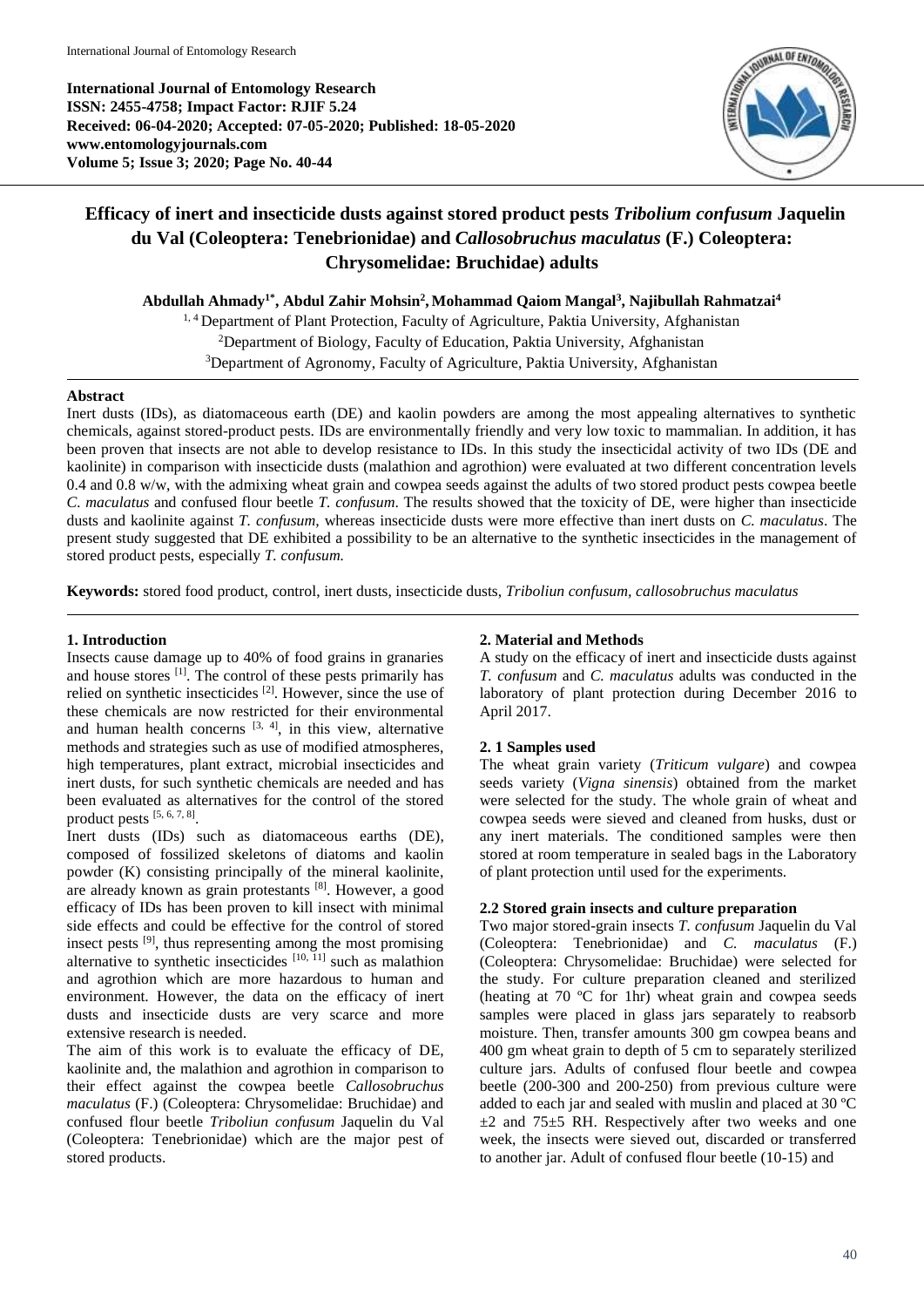cowpea beetle (2-4) days after emergence ware used for experiment work, according to Hamid et al. [12].

#### **2. 3 Inert dusts**

#### **A- Diatomite Earth (D.E)**

- Commercial name: Protect-It (D. E. 90%).<br>
Bulk density: 0.15 sm/cm<sup>3</sup>
- **Bulk density:**  $0,15 \text{ gm/cm}^3$ .
- Recommended rate:  $300 \text{ gm/ton grains.}$ <br>Source: It was supplied by Agrokaslet C
- Source: It was supplied by Agrokaslet Co. Canada.

# **B-Kaolinite**

Kaolinite is a hydrated aluminum silicate. It is fine white or grayish-white, insoluble in water and in organic solvents, and odorless.

- Empirical formula:  $[Al_4Si_4O_{10}(OH)],$
- pH: 6.1.
- **Source:** It was supplied by Agrokaslet Co. Canada.

## **2. 3. 1 Admixing inert dusts with the wheat grains and cowpea seeds**

Wheat grain and cowpea seeds were treated by inert dusts at different concentration (0.4 and 0.8 W/W) of Diatomaceous earth (90% DE) and Kaolinite. Wheat grain and cowpea seeds (each one 60 gm) were mixed manually in (0.4-Liter) glass jars separately and were divided into three equal replicates. The treated grain and seeds were infested with newly adults (10 pairs) after evaporation diethyl-ether (3 hr). Mortality percentages of confused flour beetle were recorded after one and two weeks and emergence percentages were recorded after six weeks and three months of treatment. The mean number of laid eggs were recorded for each treatment or control and placed under laboratory conditions. The emergence and reduction percentages were calculated after three weeks of treatment. Three replicates were used for each treatment and control.

#### **2. 4 Insecticides dusts**

#### **A- Agrothion:**

- Common name: Malathion
- Chemical name: O, O, dimethyl-S-(1, 2 dicarboxyethyl) ethyl phosphorodithioate
- Structural formula:



- $\blacksquare$  Molecular weight: 330 [13].
- The applied formulation: Agrothion (Dust 1% W/W).
- **Source:** The active ingredient was purchased from Keminova Co., Denmark.

#### **B- Malathion (odorless):**

Common name: Malathion

- Chemical name: O, O, dimethyl-S-(1, 2 dicarboxyethyl) ethyl phosphorodithioate
- Structural formula:



- Molecular weight: 330
- The applied formulation: odorless malathion (Dust 1% W/W).
- Source: This was purchased from Keminova Co., Denmark.

Agrothion (1%) dust and Malathion (odorless) dust (1%) was admixed at the concentration 0.04 and 0.08 W/W on wheat grain and cowpea seeds. The same other steps were accomplished as above mentioned.

# **3. Results**

# **3. 1. Effect of inert and insecticide dusts admixing with wheat grain on mortality, emergence of** *T. confusum* **and loss of wheat after storage**

The results presented in Table 1, showed the effect of inert dust (diatomite earth (DE 90%) and kaolinite) and insecticide dust (malathion (odorless) D (1%) and agrothion D (1%)) on the mortality, emergence and loss of wheat. Mortality were increased with increasing concentration, exposure period and kind of chemical, whereas in turn mean of emerged adult were decreased, respectively and the loss of wheat percentage decreased with increase of concentration level and kind of chemical.

The results indicated that mean of mortality percentage was significantly different ( $P \le 0.05$ ) from each other. Diatomite showed greater efficacy followed by Agrothion with mean percentage mortality 92.9 and 90.0, respectively. Percentage mortality of two concentrations and exposure times were significantly different ( $P \leq 0.05$ ) with in treatment and control except between one week and two weeks exposure times at 0.08 concentration treated with diatomite earth and agrothion.

In case of emergence and loss of wheat%, diatomite earth treated treatments gave the lowest mean number of emerged adult and loss of wheat% (78.2 and 17.9) followed by agrothion (81.7 and 18.6), respectively. The higher number of emerged adults and loss of wheat% were given by kaolinite treated treatments (220 and 51.2) respectively and stile more was shown by control. Means of emerged adults and loss of wheat% were significantly different ( $P \le 0.05$ ) from each other except between diatomite earth and agrothion. Mean number of emerged adult and loss of wheat% of two concentrations and times were significantly different ( $P \le 0.05$ ) with in treatment and control according to LSD < 0.05 presented in Table 1.

|                         |           | Mortality % after   |                                              |  | Mean of emerged adults after Loss of wheat %               |                                                   |       |              |       |                      |  |
|-------------------------|-----------|---------------------|----------------------------------------------|--|------------------------------------------------------------|---------------------------------------------------|-------|--------------|-------|----------------------|--|
| Dusts                   | Conc. $%$ | week<br>$\% \pm SD$ | 2 weeks<br>$\%$ ± SD $\vert$ <sup>mean</sup> |  | 6 week<br>$\% \pm SD$                                      | 3 months<br>$\% \pm SD$                           | mean  | $\% \pm SD$  | mean  | <b>Reduction</b> (%) |  |
| Control                 | .         | $0.0 + 0.0$         | $2.3 + 2.1$                                  |  | .6a   153.2 $\pm$ 4.0                                      | $523.0 \pm 6.5$   337.8d   70.0 $\pm 1.2$   70.0d |       |              |       |                      |  |
| Diatomite Earth (DE 90% | 0.4       |                     |                                              |  | $82.3 \pm 1.9$   $89.3 \pm 2.1$   $92.9e$   $30.0 \pm 1.5$ | $225.0 \pm 6.3$                                   | 78.2a | $30.3 + 3.3$ | 17.9a | 56.6                 |  |

**Table 1:** Effect of inert and insecticide dusts admixing with wheat on mortality, emergence of *T. confusum* and loss of wheat after storage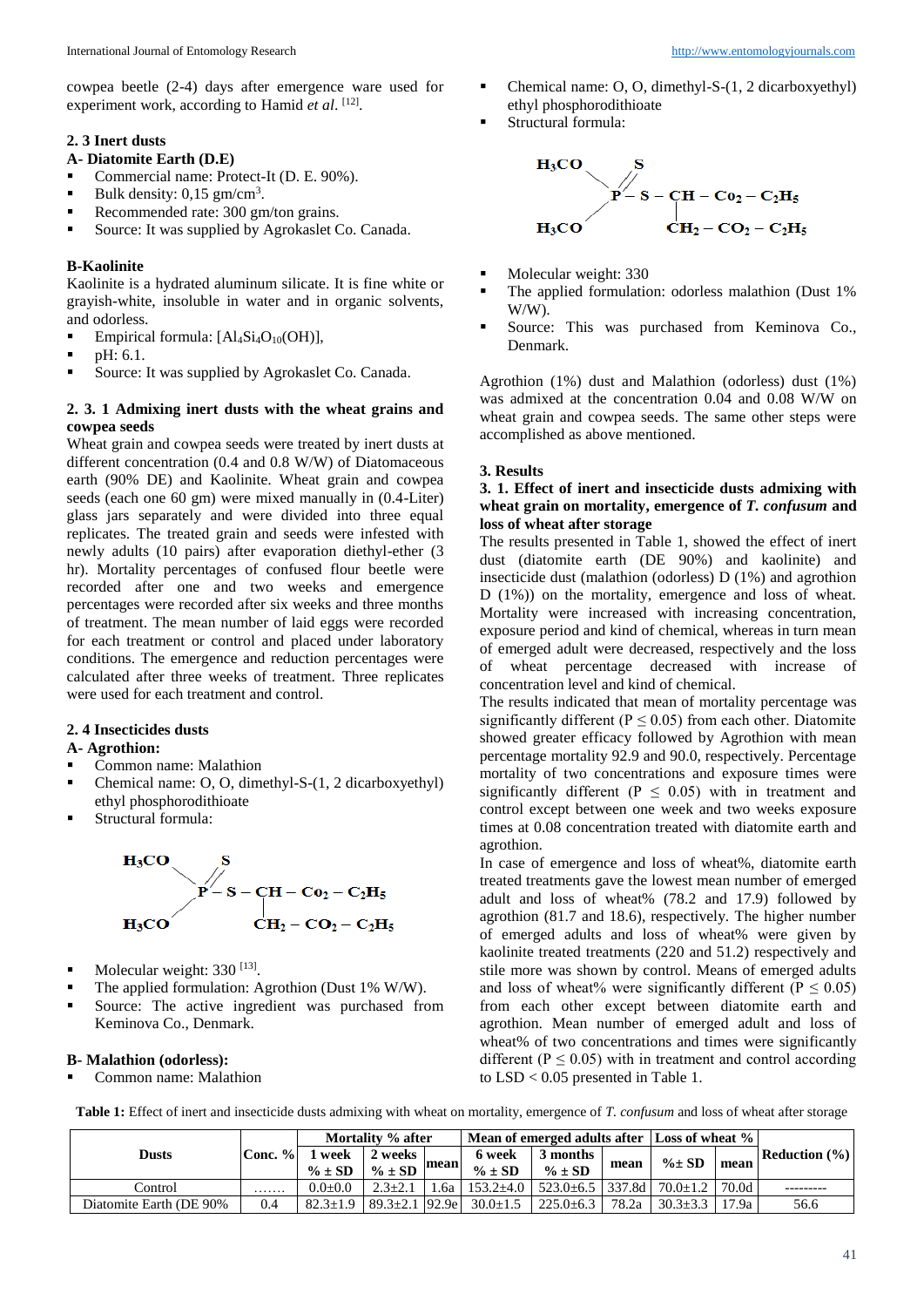|                               | 0.8 | $100.0 \pm 0.0$ $100.0 \pm 0.0$ |                                   |                   | $15.2 \pm 1.2$  | $41.2 \pm 2.2$  |                    | $5.3 \pm 0.2$  |                   | 92.2 |
|-------------------------------|-----|---------------------------------|-----------------------------------|-------------------|-----------------|-----------------|--------------------|----------------|-------------------|------|
| Kaolinite                     | 0.4 | $20.0 \pm 0.0$                  | $53.2 \pm 1.8$                    | 37.9 <sub>b</sub> | $118.5 \pm 5.5$ | $385.6 \pm 8.2$ | 220.3c             | $56.4 \pm 2.8$ | 51.2c             | 24.8 |
|                               | 0.8 | $23.2 \pm 1.9$                  | $55.0 \pm 0.0$                    |                   | $106.0{\pm}4.0$ | $273.0 \pm 5.8$ |                    | $45.3 \pm 1.2$ |                   | 47.4 |
| Malathion (odorless) $D(1\%)$ | 0.4 | $60.0 \pm 3.0$                  | $81.6 \pm 2.1$                    |                   | $49.2 \pm 2.2$  | $255.0 \pm 8.2$ | 132.3 <sub>b</sub> | $38.2 \pm 2.2$ | 35.1 <sub>b</sub> | 51.0 |
|                               | 0.8 | $71.6 \pm 4.2$                  | $\sim 191.4 \pm 1.3$ 76.3c $\sim$ |                   | $44.2 \pm 3.1$  | $181.0 \pm 6.6$ |                    | $31.8 \pm 2.1$ |                   | 65.4 |
| Agrothion D $(1%)$            | 0.4 | $81.6 \pm 1.4$                  | $88.2 \pm 1.8$                    | 90.0d             | $42.0 \pm 1.3$  | $229.0 \pm 9.9$ | 81.7a              | $31.0 \pm 5.1$ | 18.6a             | 56.1 |
|                               | 0.8 | $93.2 \pm 1.8$                  | $96.8 \pm 1.5$                    |                   | $7.3 \pm 1.1$   | $49.0 \pm 3.5$  |                    | $5.8 \pm 1.0$  |                   | 90.6 |
|                               | А   |                                 |                                   | 2.25              |                 |                 | 11.20              |                | 2.00              |      |
| LSD<0.05                      | В   |                                 |                                   | 1.41              |                 |                 | 9.23               |                | 5.41              |      |
|                               | C   |                                 |                                   | 3.78              |                 |                 | 20.13              |                |                   |      |

\*The mean followed by the same letters are not significantly different at  $P \le 0.05$ .

\*Angular transformation was done for the percentage values.

\*A LSD for the effect of different dusts comparisons.

\*B LSD for the effect of different concentrations comparison (0.04 and 0.08 %).

\*C LSD for the effect of different time comparison (1 week and 2 weeks or (6 weeks and n months)).

# **3. 2. Effect of inert and insecticide dusts admixing with cowpea seeds on egg laying and emergence of** *C. maculatus* **adults**

The results obtained for the egg laying and emergence of adults after treatment with inert dusts (diatomite earth (DE (90%) and kaolinite) and insecticide dusts (malathion (odorless) D (1%) and agrothion D (1%)) are shown on Table 2. There was no any number of eggs laid in the malathion and agrothion treated treatments. Diatomite earth showed more effect to egg laying and emergence of *C. maculatus* adults compared with kaolinite, that gave lowest mean number of eggs laid (175.0 and 34.2) and emerged adults (72.0 and 18.6) at 0.04 and 0.08% concentrations, respectively. Kaolinite showed less effect to egg laying, which gave highest mean number of eggs laid (278.0 and

209.0) at 0.04 and 0.08% concentrations and still more in control (335.2), but it had no any control effect on emergence% of adults that showed higher percentage of emergence (63.8 and 70.5%) at 0.04 and 0.08% concentrations, respectively followed by control (57.3%). Mean of eggs laid, emerged adult, emergence% and reduction% treated with used chemical were significantly different ( $P \leq 0.05$ ) from each other except between malathion and agrothion.

The results indicated that insecticide dusts were more effective than inert dusts. In the diatomite earth and kaolinite treated treatment the number of eggs laid was decreased and emergence% percentage was increased with increasing of concentration level (Table 2).

**Table 2:** Effect of inert and insecticide dusts admixing with cowpea seeds on egg laying and emergence of *C. maculatus* adults

| <b>Dusts</b>                  | Conc. % W/W | mean no. of laid eggs Mean no. of emerged adults Emergence % |                    |                  |                    |      | <b>Reduction %</b> |                    |
|-------------------------------|-------------|--------------------------------------------------------------|--------------------|------------------|--------------------|------|--------------------|--------------------|
|                               |             | $\pm$ SD<br>mean                                             |                    | $\pm$ SD         | Mean               |      | $\pm$ SD           | mean               |
| Control                       | .           | $335.2 \pm 10.6$                                             | 335.2 <sup>d</sup> | $192.0 \pm 11.9$ | 192.0 <sup>d</sup> | 57.3 |                    |                    |
| Diatomite Earth (DE (90%))    | 0.04        | $175.0 \pm 8.8$                                              | 104.6 <sup>b</sup> | $72.0 \pm 8.3$   | 45.3 <sup>b</sup>  | 41.1 | $62.5 \pm 1.6$     | 76.3 <sup>b</sup>  |
|                               | 0.08        | $34.2 \pm 7.2$                                               |                    | $18.6 \pm 2.1$   |                    | 54.4 | $90.3 \pm 0.3$     |                    |
| Kaolinite                     | 0.04        | $278.0 \pm 7.2$                                              | $243.5^{\circ}$    | $177.2 \pm 10.6$ | $162.2^{\circ}$    | 63.8 | $7.6 \pm 2.4$      | 15.6 <sup>c</sup>  |
|                               | 0.08        | $209.0 \pm 6.6$                                              |                    | $147.0 \pm 9.9$  |                    | 70.5 | $23.3 \pm 8.3$     |                    |
| Malathion (odorless) $D(1\%)$ | 0.04        | $0.0 \pm 0.0$                                                | 0.0 <sup>a</sup>   | $0.0 \pm 0.0$    | 0.0 <sup>a</sup>   | 0.0  | $100.0 \pm 0.0$    | 100.0 <sup>a</sup> |
|                               | 0.08        | $0.0 \pm 0.0$                                                |                    | $0.0 \pm 0.0$    |                    | 0.0  | $100.0 \pm 0.0$    |                    |
| Agrothion D $(1%)$            | 0.04        | $0.0 \pm 0.0$                                                | 0.0 <sup>a</sup>   | $0.0 \pm 0.0$    | 0.0 <sup>a</sup>   | 0.0  | $100.0 \pm 0.0$    | $100.0^{\rm a}$    |
|                               | 0.08        | $0.0 \pm 0.0$                                                |                    | $0.0 \pm 0.0$    |                    | 0.0  | $100.0 \pm 0.0$    |                    |
| $LSD \leq 0.05$               | А           |                                                              | 16.9               |                  | 20.4               |      |                    | 3.03               |
|                               | B           |                                                              | 7.3                |                  | 8.3                |      |                    | 1.8                |

\*The mean followed by the same letters are not significantly different at  $P \le 0.05$ .

\*Angular transformation was done for the percentage values.

\*A LSD for the effect of different dusts comparisons.

\*B LSD for the effect of different concentrations comparison (0.04 and 0.08 %).

#### **4. Discussion**

Regard to the effect of inert dust and insecticide dust in this research, the toxicity of diatomite earth were higher than insecticide dusts and kaolinite against *T. confusum,* and insecticide dusts were more effective than inert dusts on *C. maculatus*. Earlier study also showed that toxicity of tested compound varied with insect species [14] . In the present study diatomite earth, which showed higher toxicity than insecticide dusts against *T. confusum,* can be replaced instead the insecticide dusts for the control of stored product pests. It can sufficiently protect the stored products from the insects; also it is environmental safe than insecticide dusts and reduce the danger due to resistance as malathion resistance in stored-product insect-pests, which has been reported from all over the world  $[15, 16, 17]$ . Diatomaceous

earth (DE) has extremely low toxicity to mammals [18]. Previous studies also demonstrated that the diatomaceous earths have been shown to be successful for the management of different stored grain insect pests and can be replaced with the conventional insecticides  $[19]$ , but their overall efficacy depends upon different factors, such as type and concentration of DE, grain moisture content, temperature, insect species, insect density and type of grain commodity [20, 21, 22, 23] .

DE has been tested for stored grain pest control by numerous investigators [24, 25, 26, 27, 28, 29, 30, 31, 32, 33, 34, 35]. DE kills insects with its abrasive qualities disrupting the insect water barrier and by removing or absorbing the epicuticular lipid layers causing excessive water loss through the cuticle [36] .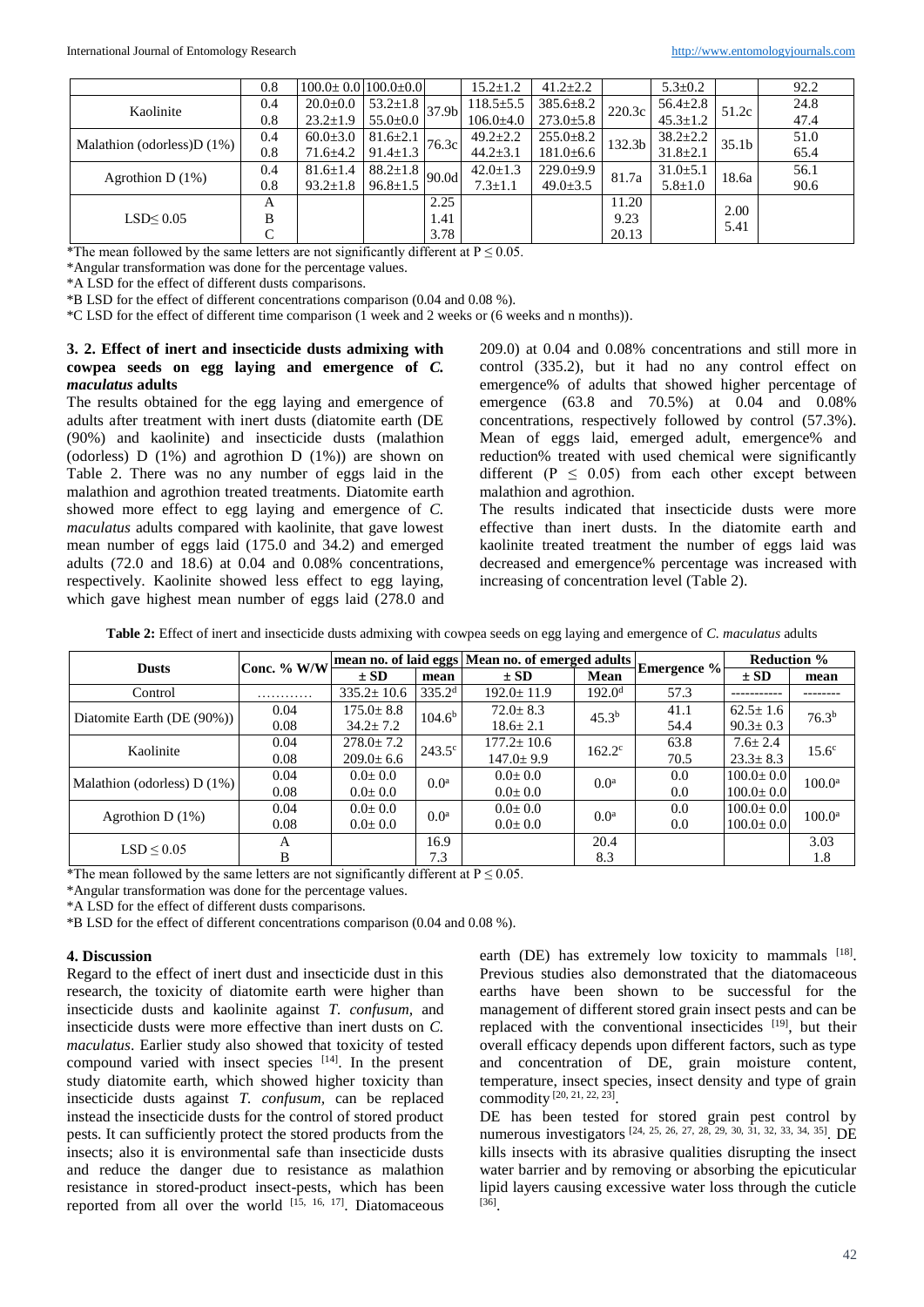#### **5. Conclusion**

Regard to the effect of inert dust and insecticide dust, in this research the toxicity of diatomite earth were higher than insecticide dusts and kaolinite against *T. confusum,* whereas insecticide dusts were more effective than inert dusts on *C. maculatus*. In the present study diatomite earth, which showed higher toxicity than insecticide dusts against *T. confusum,* can be replaced instead the insecticide dusts for the control of stored product pests. It can sufficiently protect the stored products from the insects, also it is environmentally safe than insecticide dusts and reduce the danger due to resistance as malathion resistance in storedproduct insect-pests.

# **6. Acknowledgment**

The research was supported by the University of Paktia, Afghanistan which is greatly appreciated.

#### **7. References**

- 1. Matthews GA. Insecticide application in the stores. In: Application technology for crop protection (eds. Matthews GA, Hislop EC. 360. CAB International, Wallingford, UK, 1993.
- 2. Shayya E, Kostjukovski M, Eilberg J, Sukprakarn C. Plant oils as fumigants and contact insecticides for the control of stored product insects. J Stored Prod. Res. 1997; 33:7-15.
- 3. Bakkali F, Averbeck S, Averbeck D, Idaomar M. Biological effects of essential oils-a review. Food Chem. Toxicol. 2008; 46:446-475.
- 4. Boyer S, Zhangand H, Lempérière G. A review of control methods and resistance mechanisms in storedproduct insects. Bull. Entomol. Res. 2012; 102:213- 229.
- 5. Banks HJ, Fields JB. Physical Methods for Insect Control in Stored-grain Ecosystem. In: Stored Gain Ecosystem, Jayas, D.S., N.D.G. White and W.E. Muir (Eds.). Marcel Dekker, New York, 1995, pp: 353-409.
- 6. Athanassiou CG, kavllieratos NG, Meletsis CM. Insecticidal effect of three diatomaceous earth formulations, applied alone or in combination, against three stored-product beetle species on wheat and Maize. J of stored product research. 2007; 43:330-334.
- 7. Campolo O, Verdone M, Laudani F, Malacrinò A, Chiera E, Palmeri V. Response of four stored products insects to a structural heat treatment in a flourmill. J Stored Prod. Res. 2013; 54:54-58.
- 8. Campolo O, Malacrinò A, Zappalà L, Laudani F, Chiera E, Serra D, Russo M, Palmeri V. Fumigant bioactivity of five citrus essential oils against Tribolium confusum. Phytoparasitica. 2014; 42:223-233.
- 9. Permual D, Patourel Le G. Laboratory evaluation of acid activated kaoline to protect stored paddy against infestation by stored product insects. J of stored products research. 1992; 26:139-153.
- 10. Bedini S, Flamini G, Girardi J, Cosci F, Conti B. Not just for beer: Evaluation of spent hops *(Humulus lupulus)* as a source of eco-friendly repellents for insect pests of stored foods. J Pest. Sci. 2015; 88:583-592.
- 11. Regnault-Roger C, Vincent C, Arnason JT. Essential oils in insect control: Low-risk products in a highstakes world. Annu. Rev. Entomol. 2012; 57:405-424.
- 12. Hamid MAK, Kashyap CS, Cauwenberghe RV. Control

of grain insects by microwave power. Journal of Microwave Power. 1968; 3(3):126-135.

- 13. Anonymous. Induced mutations for disease resistance in crop plants II (Proceedings FAO/IAEA advisory group meeting. Vienna, 1980). Vienna: IAEA. 1983a.
- 14. Samir AM, Abdelgaleil Magdy IE, Mohamed Mohamed EI, Badawy Sailan AA, El-arami. Fumigant and contact toxicities of monoterpenes to Sitophilus oryzae (L) and Tribolium castaneum (Herbst) and their inhibitory effects on acetylcholinesterase activity. J chemical Ecol. 2009; 35:518-525.
- 15. Rassman W. Insecticides resistance in stored products pests. Gesunde Pflanzen 1988; 40:39-42.
- 16. Sayaboc PD, Acda MA. Resistance of the major coleopterous pests of stored grain to malathion and pirimiphosmethyl. Philippine Entomologist. 1990; 8:653-660
- 17. Zettler JL, Cuperus GW. Pesticide resistance in Tribolium castaneum (Coleoptera: Tenebrionidae) and Rhyzopertha dominica (Coleoptera: Bostrichidae) in wheat. J Econ. Entomol. 1990; 83:1677-1681.
- 18. Subramanyam BH, Hagstrum DW. Resistance Measurement and Management. In: Integrated Mnagement of Insect in Stored Products, Subramanyam, B. and Hagtrum, D. W., (Eds.). Marcel Decker, New York, ISBN: 1-42005-361-2, 1995, pp: 331-398.
- 19. Islam MdS, Hasan MdM, Lei C, Mucha-Pelzer T, Mewis I, Ulrichs C, *et al*. Direct and admixture toxicity of diatomaceous earth and monoterpenoids against the storage pests Callosobruchus maculatus (F.) and Sitophilus oryzae (L.). J Pest Sci, 2009. DOI: 10.1007/s10340-009-0276-7
- 20. Korunic Z. Rapid assessment of the insecticidal value of diatomaceous earths without conducting bioasssays. J Stored Prod. Res. 1997; 33:219-229.
- 21. Rigaux M, Haubruge E, Fields PG. Mechanisms for tolerance to diatomaceous earth between strains of Tribolium castaneum (Coleoptera: Tenebrionidae). Entomologia Experimentalis and Applicata. 2001; 101:33-39.
- 22. Fields P, Allen SZ, McLaughlin A, Stathers T. Standardised testing for diatomaceous earth. In: Credland, P.F., Armitage, D.M., Bell, C.H., Cogan, P.M, 2003, 163.
- 23. Korunic Z, Fields P. Susceptibility of three species of Sitophilus to diatomaceous earth.: In: Lorini, I., Bacaltchuk, B., Beckel, H., Deckers, D., Sundfeld, 171 E., P. D. S. J., Biagi, J. D., Celaro, J. C., Faroni, L. R. D. A., Bortolini, L. D. O. F., Sartori, M. R., Elias, M. C., Guedes, R. N. C., Da Fonseca, R. G., Scussel, V. M. (Eds), Proceedings of the Ninth International Working Conference on Stored Product Protection, 15-18 October 2006, Campinas, Brazil, Brazilian Post-harvest Association, Campinas, Brazil, 2006.
- 24. Parkin EA. Control of granary weevil with finely ground mineral dusts. Ann. Applied Biol. 1944; 31:84- 88.
- 25. LaHue DW. Evaluation of Malathion, Synergized Pyrethrum, and Diatomaceous Earth as Wheat Protetants. In small bins, 1965, pp. 1-13.
- 26. LaHue DW. Insecticidal dusts: Grain protectants during high temperature-low humidity storage. J Econ. Entomol. 1978; 71:230-232.